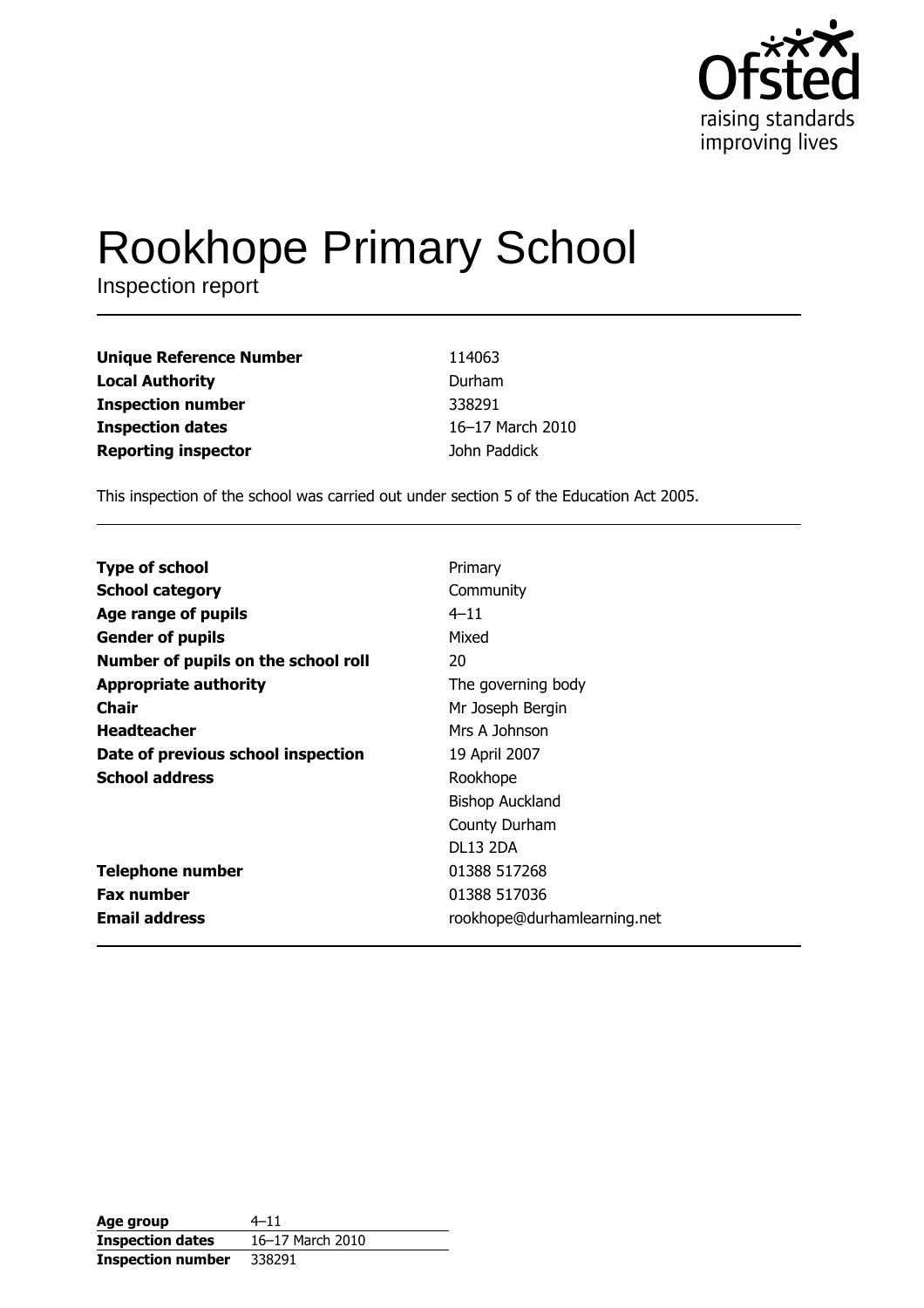The Office for Standards in Education, Children's Services and Skills (Ofsted) regulates and inspects to achieve excellence in the care of children and young people, and in education and skills for learners of all ages. It regulates and inspects childcare and children's social care, and inspects the Children and Family Court Advisory Support Service (Cafcass), schools, colleges, initial teacher training, work-based learning and skills training, adult and community learning, and education and training in prisons and other secure establishments. It rates council children's services, and inspects services for looked after children, safequarding and child protection.

Further copies of this report are obtainable from the school. Under the Education Act 2005, the school must provide a copy of this report free of charge to certain categories of people. A charge not exceeding the full cost of reproduction may be made for any other copies supplied.

If you would like a copy of this document in a different format, such as large print or Braille, please telephone 08456 404045, or email enquiries@ofsted.gov.uk.

You may copy all or parts of this document for non-commercial educational purposes, as long as you give details of the source and date of publication and do not alter the documentation in any way.

Royal Exchange Buildings St Ann's Square Manchester M2 7LA T: 08456 404045 Textphone: 0161 618 8524 E: enquiries@ofsted.gov.uk W: www.ofsted.gov.uk © Crown copyright 2010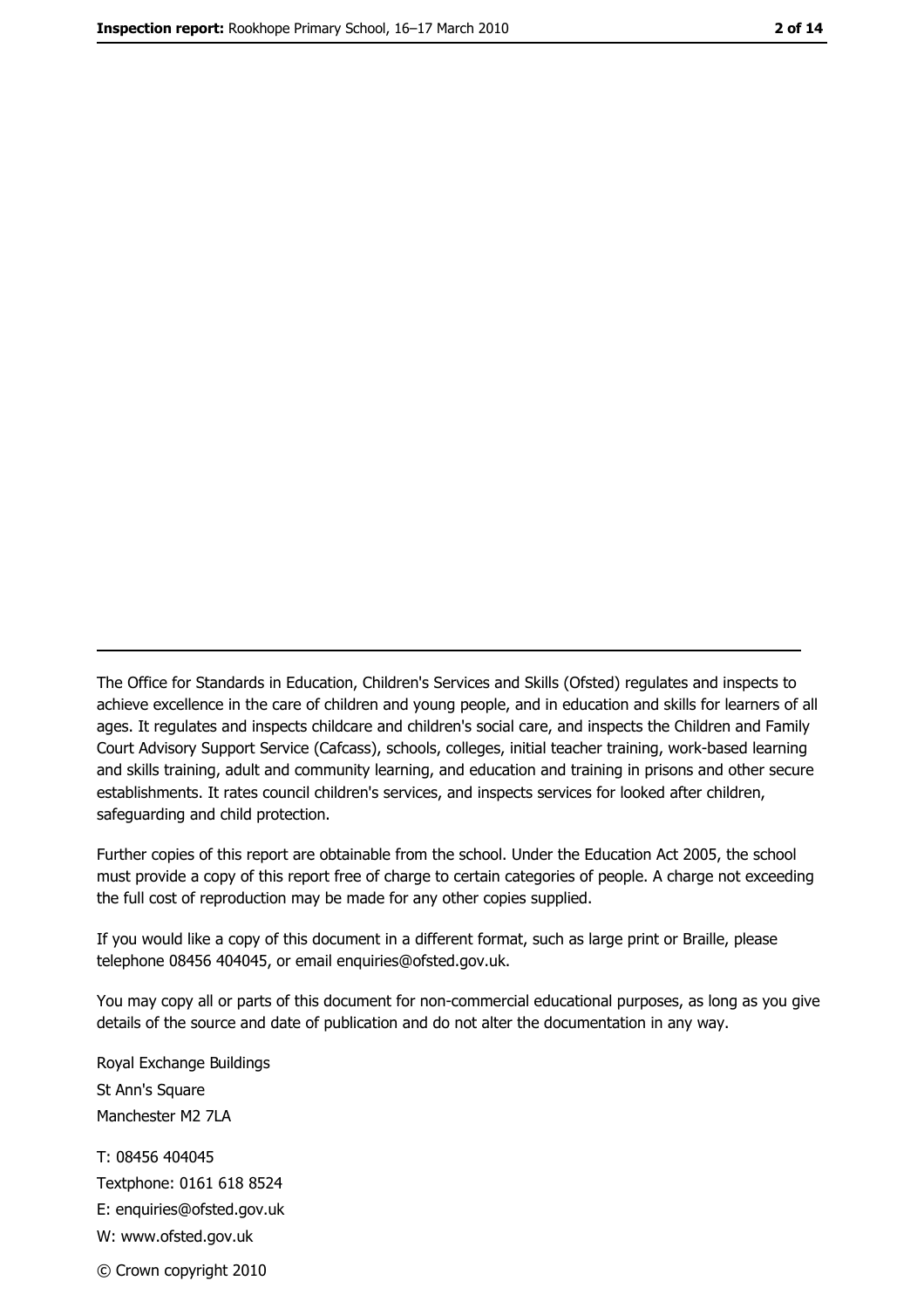# **Introduction**

The inspection was carried out by one additional inspector. He visited five lessons and scrutinised pupils' written work. The two teachers in the school at the time of the inspection were observed. The inspector held meetings with governors, staff and a group of pupils, and also scrutinised the school development plan, minutes of governing body meetings, and the school's child protection and safeguarding procedures. The inspector analysed 17 questionnaires from parents and carers, nine from pupils in Years 3 to 6 and eight from members of staff.

The inspector reviewed many aspects of the school's work. He looked in detail at the following:

- the rates of progress of all pupils including those who are more able  $\blacksquare$
- standards in writing throughout the school  $\blacksquare$
- standards in mathematics in Years 3 to 6.

## Information about the school

Rookhope Primary School is situated to the north west of Stanhope in the North Pennines. It is much smaller than average and is one of the smallest schools in County Durham. Most of the pupils are drawn from the village of Rookhope and the surrounding rural area. Almost all pupils are from White British backgrounds. Twenty per cent of the pupils on roll have special educational needs and/or disabilities which is broadly average. There are no pupils with a statement of special educational needs. Children in the Reception Year are taught with Year 1 pupils. The school has Artsmark, Healthy School and International School awards. It provides a breakfast club at the beginning of each school day. Recently, there have been five changes in staffing, including the headteacher.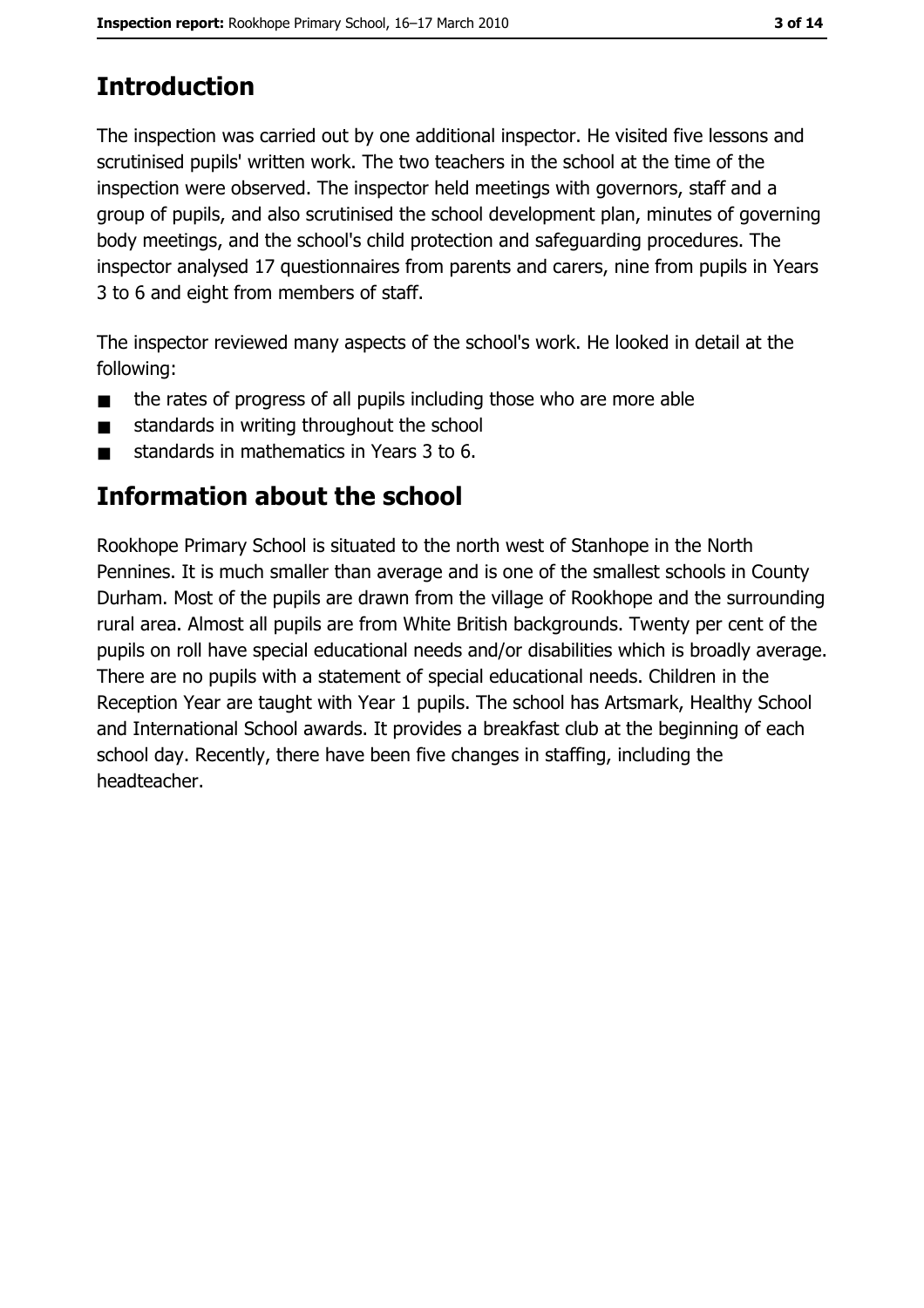Inspection grades: 1 is outstanding, 2 is good, 3 is satisfactory, and 4 is inadequate Please turn to the glossary for a description of the grades and inspection terms

# **Inspection judgements**

## Overall effectiveness: how good is the school?

#### The school's capacity for sustained improvement

#### **Main findings**

Rookhope Primary School provides an outstanding quality of education for its pupils. The clarity of vision and commitment of the associate headteacher and the acting headteacher are central to its success in educating its pupils to a high standard. Staff changes are being managed superbly well so that the education on offer to pupils continues to be of high quality. School self-evaluation is accurate so that staff have a clear idea what improvements need to be made. Capacity for improvement is good; the school has addressed all the areas for improvement from the previous inspection and moved on from then when it was judged to be a good school.

Pupils' academic progress is good. It is accelerating in response to consistently good and sometimes inspirational teaching. This applies to all groups of pupils, including those with special educational needs and/or disabilities and those who are more able. They are all challenged strongly to achieve their best and to meet the targets set for them. Consequently, academic standards are above average throughout the school. Pupils are very confident and interested in their work. They thoroughly enjoy their lessons and speak highly of their teachers and of the help that they receive. Parents and carers are justifiably pleased with the way that the school is providing for their children and fully recognise that academic achievement is good.

The excellent quality of the curriculum and of care, guidance and support firmly underpins the good academic progress that pupils make and their outstanding personal development. Pupils' behaviour is excellent. Teachers and their classroom assistants provide lessons of good and frequently high quality to promote good learning outcomes. Since the last inspection, the school has been successful in improving pupils' attainment in writing to firmly above average standards. Pupils now practise and apply their writing skills in many subjects, but they are not given the same opportunities to apply their numeracy skills. Good provision in the Reception Year ensures that children get off to a brisk start with their education. The indoor facilities for this year group are excellent, but there is scope for those outside to be improved further.

The way in which the school engages with parents, carers, and other agencies and establishments to enhance pupils' chances is first class.

### What does the school need to do to improve further?

- Raise pupils' attainment in mathematics further, by:  $\blacksquare$ 
	- increasing the proportion of pupils in Years 5 and 6 reaching the higher levels for their age

| ↗ |  |
|---|--|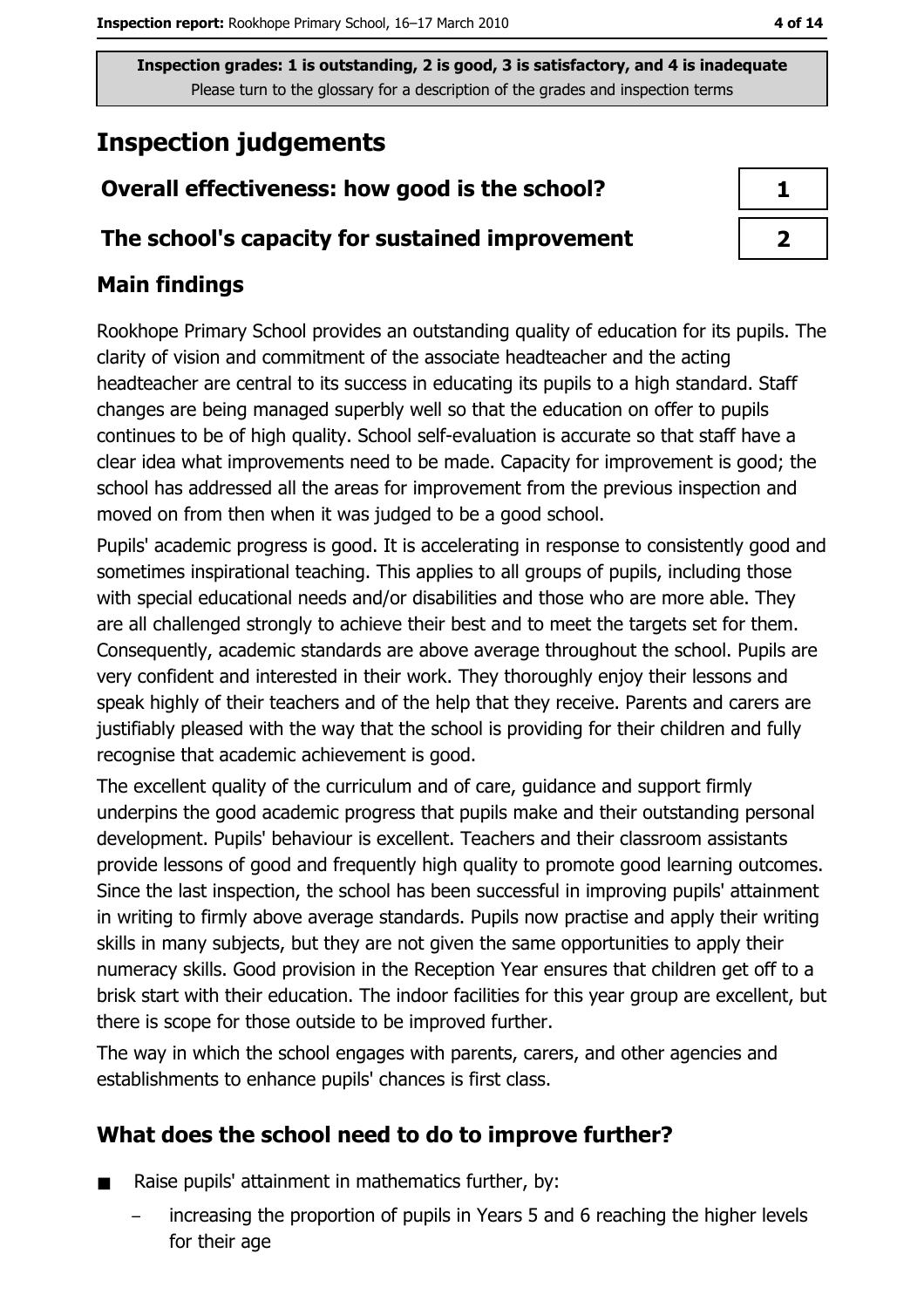Inspection grades: 1 is outstanding, 2 is good, 3 is satisfactory, and 4 is inadequate Please turn to the glossary for a description of the grades and inspection terms

- providing more opportunities for pupils to use and apply their mathematical skills in a wide range of subjects.
- Improve the range and quality of equipment in the outside area used by Reception children and Year 1 pupils so that it matches the high quality evident indoors.

#### **Outcomes for individuals and groups of pupils**

Standards are rising very quickly. They are above average throughout the school because all pupils are making good and accelerated progress in their learning. This is particularly evident in written work in a wide range of topics, for example, studies of aspects of the rainforests, transport and the Second World War. Pupils make better progress in English than in mathematics, because they have more opportunities to apply their skills in this subject across the curriculum.

Pupils thoroughly enjoy their education and speak enthusiastically about the topic work that they do and the many visits that are associated with it. They feel safe and say that the atmosphere for learning is universally good. During the inspection, behaviour was impeccable and pupils impressed with their maturity and the way in which they gave full attention to their work. Pupils' contributions to the school and wider community are extremely extensive. Examples include the way in which older pupils help to look after the younger ones in school and how they organise celebration assemblies for the whole school and coffee afternoons for senior citizens. All aspects of pupils' spiritual, moral, social and cultural development are excellent because of the school's exceptionally strong emphasis on them. Pupils know what constitutes healthy eating and take care with the types of food they consume. They really enjoy sport and outdoor activities and participate in them widely. By the time they leave Year 6, pupils are very well prepared for transfer to secondary schools and are eager to do so.

These are the grades for pupils' outcomes

| Pupils' achievement and the extent to which they enjoy their learning                                       |   |
|-------------------------------------------------------------------------------------------------------------|---|
| Taking into account:<br>Pupils' attainment <sup>1</sup>                                                     |   |
| The quality of pupils' learning and their progress                                                          |   |
| The quality of learning for pupils with special educational needs and/or<br>disabilities and their progress | 2 |
| The extent to which pupils feel safe                                                                        |   |
| <b>Pupils' behaviour</b>                                                                                    |   |

 $\mathbf{1}$ 

The grades for attainment and attendance are: 1 is high; 2 is above average; 3 is broadly average; and 4 is low.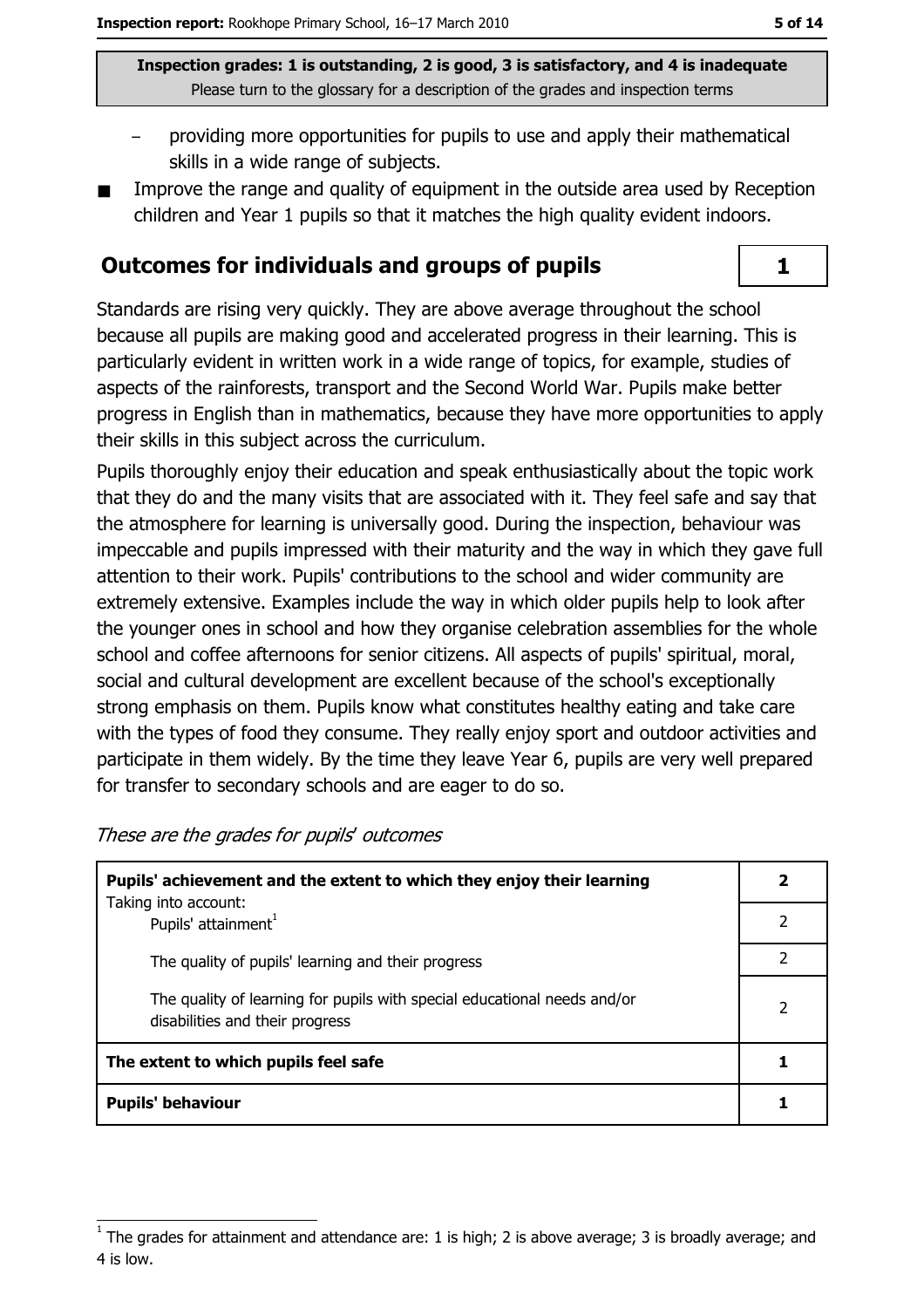| Inspection grades: 1 is outstanding, 2 is good, 3 is satisfactory, and 4 is inadequate |  |  |
|----------------------------------------------------------------------------------------|--|--|
| Please turn to the glossary for a description of the grades and inspection terms       |  |  |
|                                                                                        |  |  |
| The extent to which pupils adopt healthy lifestyles                                    |  |  |
|                                                                                        |  |  |
| The extent to which pupils contribute to the school and wider community                |  |  |
| The extent to which pupils develop workplace and other skills that will                |  |  |
|                                                                                        |  |  |

The exter contribute to their future economic well-being Taking into account: Pupils' attendance<sup>1</sup>

| The extent of pupils' spiritual, moral, social and cultural development |  |
|-------------------------------------------------------------------------|--|
|                                                                         |  |

#### How effective is the provision?

The atmosphere for learning is excellent because teachers and classroom assistants present work to pupils in an interesting and compelling manner, using plenty of visual stimuli. They manage their classes extremely well and fully engage pupils' interest and attention. The lessons were at least good and some outstanding. This quality enables pupils to make good and often exceptional progress in their learning. Good lesson planning provides pupils with many challenging opportunities to use and develop their skills in reading, writing and speaking. However, teachers do not always plan enough opportunities for pupils to apply their numeracy skills in other subjects.. Teachers plan a rich variety of activities that the pupils really enjoy. Assessment is of exceptional quality because members of staff know precisely what standards pupils attain and make it perfectly clear how they can improve their work. Marking is thorough and extremely helpful to pupils.

The outstanding curriculum is one of the school's major strengths. It provides very secure pathways for all pupils to make good progress in their basic skills and exceptional progress in their personal development. Pupils all have bespoke education programmes which promote their good quality learning. Interesting themes capture pupils' interest and imagination because they are brought to life through excellent displays and visits. Visitors to the school provide eagerly anticipated illustrated talks on a wide range of topics. Consequently, pupils' general knowledge is good. The weekly visits by sports coaches enable pupils of all ages to improve their fitness and develop good skills of coordination from an early age.

The exceptional quality of care very strongly supports the excellent progress that pupils make in their personal development. They are kept perfectly safe and have immediate access to help whenever they need it. Parents and carers fully recognise the quality of the school's welfare provision and know that it firmly underpins the excellent total learning experience that pupils enjoy.

These are the grades for the quality of provision

| The quality of teaching                                           |  |
|-------------------------------------------------------------------|--|
| Taking into account:<br>The use of assessment to support learning |  |

 $\overline{2}$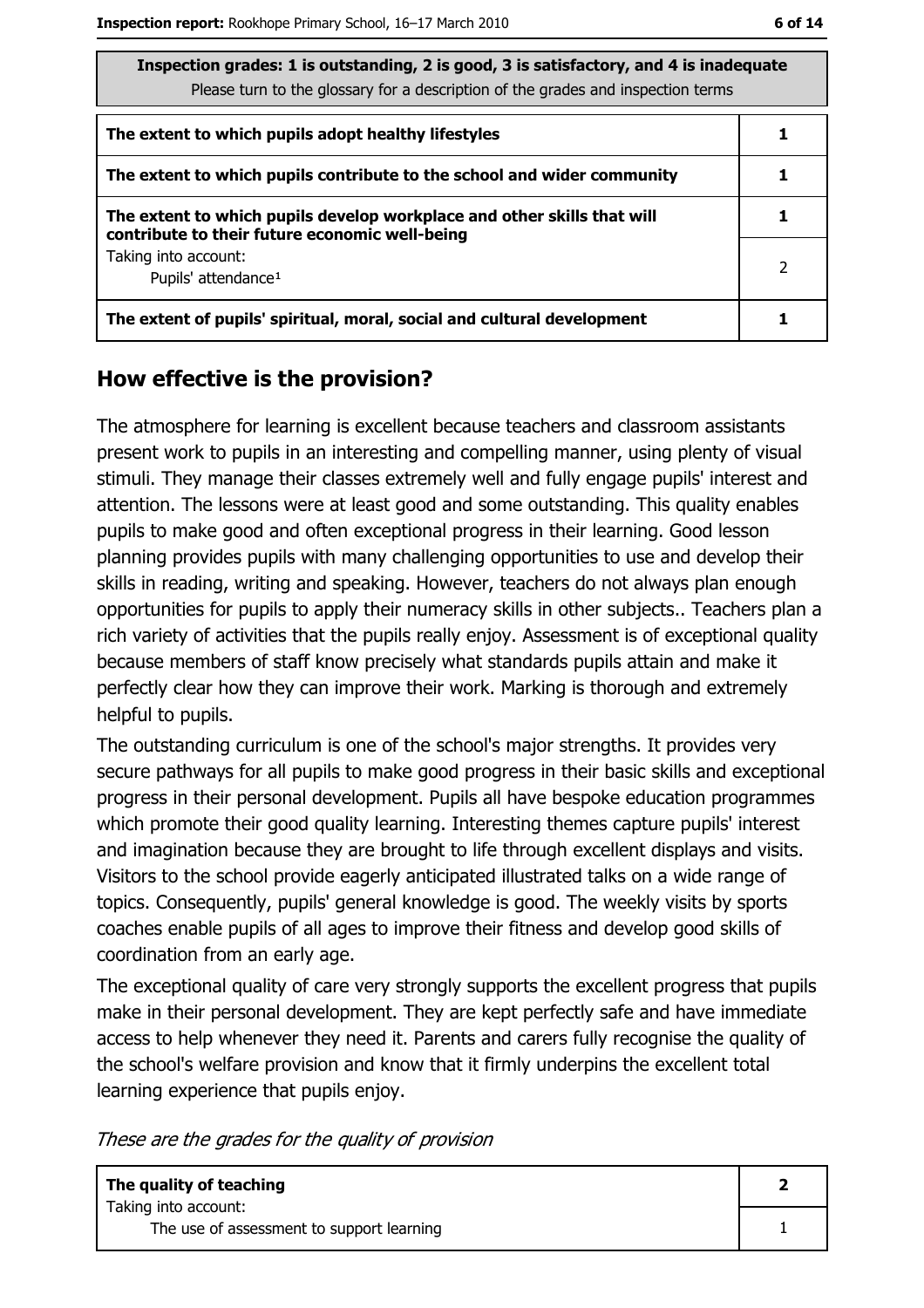| Inspection grades: 1 is outstanding, 2 is good, 3 is satisfactory, and 4 is inadequate<br>Please turn to the glossary for a description of the grades and inspection terms |   |  |
|----------------------------------------------------------------------------------------------------------------------------------------------------------------------------|---|--|
| The extent to which the curriculum meets pupils' needs, including, where<br>relevant, through partnerships                                                                 | 1 |  |
| The effectiveness of care, guidance and support                                                                                                                            |   |  |

#### How effective are leadership and management?

Good leadership and management through the period of staff changes have ensured that the quality of pupils' education has continued to improve. Beneficial extra funding from the local authority has enabled the school to employ some very experienced teachers to sustain good quality lessons and drive standards up. Governors challenge strongly when appropriate because they have a genuine interest in providing only the very best. They provide good support to the school, especially within the community, so that families understand the reasons for changes and maintain confidence in the quality of education being provided. The partnership with parents and carers strongly supports the good progress that pupils make. Parents and carers are fully involved in and informed about their children's education and recognise the value of this. The outstanding planning for the incorporation of links with other agencies and providers helps to ensure that pupils' experiences are fully enriched by visits, and other professionals and speakers apart from the staff in the school. Excellent links with local secondary schools mean that pupils are fully prepared for the next stage in their education.

The school promotes equal opportunities extremely well and ensures all groups of pupils do equally well both in their academic or personal development. It is always looking to improve further and there is absolutely no evidence of any type of discrimination. There is a good development plan for community cohesion. Currently, its work is extremely effective in enabling pupils to take responsibility in school and the immediate locality. Links with other countries are growing and pupils raise money for those who are less fortunate than themselves. There are direct links with people from other cultures, but so far they are quite limited. Safeguarding and child protection procedures fully meet requirements. The recently formed breakfast club is well run and provides pupils with a valuable opportunity to socialise and get ready for the school day. Staff morale is excellent and the school is well placed to develop further. It provides good rather than outstanding value for money because the cost of educating pupils in such a small school is relatively high.

| The effectiveness of leadership and management in embedding ambition and<br>driving improvement                                                                     |  |
|---------------------------------------------------------------------------------------------------------------------------------------------------------------------|--|
| Taking into account:<br>The leadership and management of teaching and learning                                                                                      |  |
| The effectiveness of the governing body in challenging and supporting the<br>school so that weaknesses are tackled decisively and statutory responsibilities<br>met |  |

These are the grades for leadership and management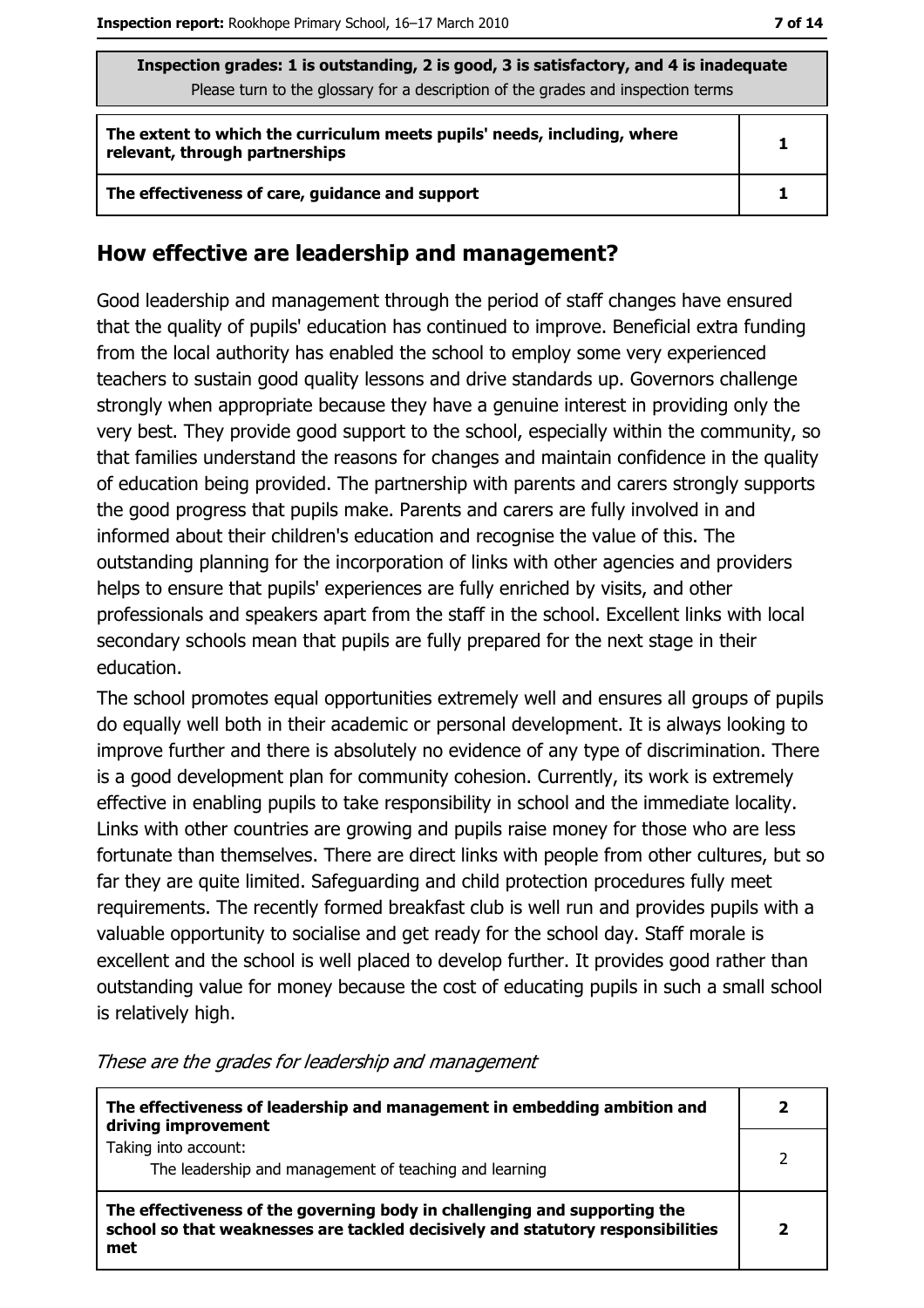| Inspection grades: 1 is outstanding, 2 is good, 3 is satisfactory, and 4 is inadequate<br>Please turn to the glossary for a description of the grades and inspection terms |   |  |
|----------------------------------------------------------------------------------------------------------------------------------------------------------------------------|---|--|
| The effectiveness of the school's engagement with parents and carers                                                                                                       |   |  |
| The effectiveness of partnerships in promoting learning and well-being                                                                                                     |   |  |
| The effectiveness with which the school promotes equality of opportunity and<br>tackles discrimination                                                                     |   |  |
| The effectiveness of safeguarding procedures                                                                                                                               | 2 |  |
| The effectiveness with which the school promotes community cohesion                                                                                                        | 2 |  |
| The effectiveness with which the school deploys resources to achieve<br>value for money                                                                                    | 2 |  |

#### **Early Years Foundation Stage**

Good provision for children in the Reception Year enables them to thrive and make good progress in all areas of their learning. Staff quickly form productive relationships with all the children and provide for each as an individual. The inside area provides them with a very stimulating and attractive environment in which to make choices, explore and develop social skills. All adults who work with the children use the outside area well to provide a series of exciting and beneficial experiences. However, there is still scope to develop this further by increasing the range of available equipment.

The current intake joined the Reception Year with skills that were broadly expected for their age. As a result of good and sometimes exceptional teaching, children's skills are above average. For example, they are confident, express themselves well, listen intently and usually behave impeccably because they are fully engaged. Writing and number work are developing well. Good leadership and management ensure that the curriculum is planned well and constantly under review. Children are well taught in a happy environment.

| These are the grades for the Early Years Foundation Stage |  |  |  |
|-----------------------------------------------------------|--|--|--|
|                                                           |  |  |  |

| <b>Overall effectiveness of the Early Years Foundation Stage</b>                             |   |  |
|----------------------------------------------------------------------------------------------|---|--|
| Taking into account:                                                                         |   |  |
| Outcomes for children in the Early Years Foundation Stage                                    |   |  |
| The quality of provision in the Early Years Foundation Stage                                 |   |  |
|                                                                                              |   |  |
| The effectiveness of leadership and management of the Early Years<br><b>Foundation Stage</b> | 2 |  |

#### **Views of parents and carers**

Parents and carers have a very positive view of the school and the quality of education it provides for its pupils. The inspector received several written comments praising the school for the quality of its curriculum and the high level of support that it gives to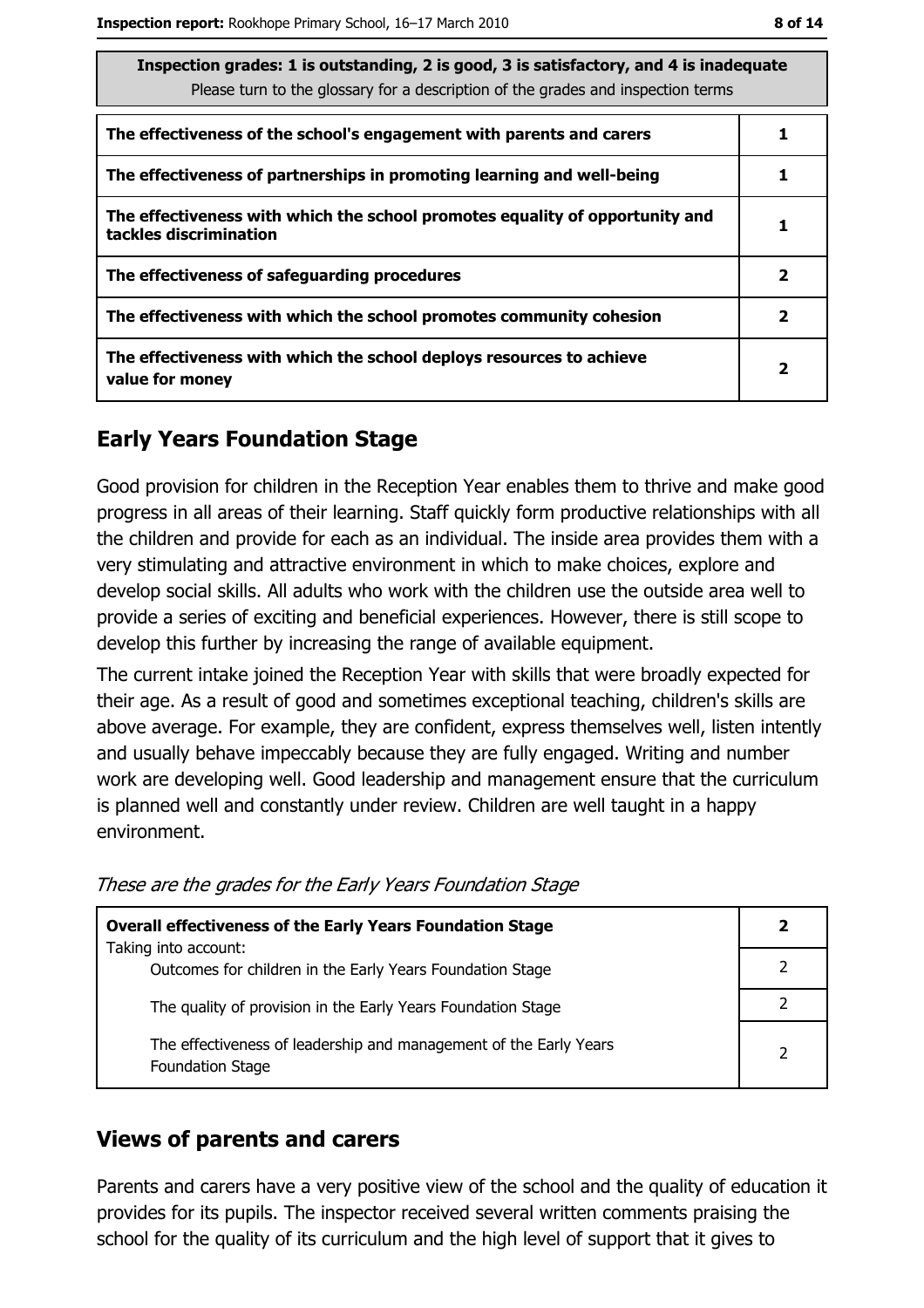Inspection grades: 1 is outstanding, 2 is good, 3 is satisfactory, and 4 is inadequate Please turn to the glossary for a description of the grades and inspection terms

parents and carers and to their children. A minor concern was connected with the recent changes in staffing. The inspector looked carefully into this and is of the firm opinion that the members of staff currently in school are continuing to improve standards and accelerate learning. He confirms that all of the parents' and carers' positive views are fully justified.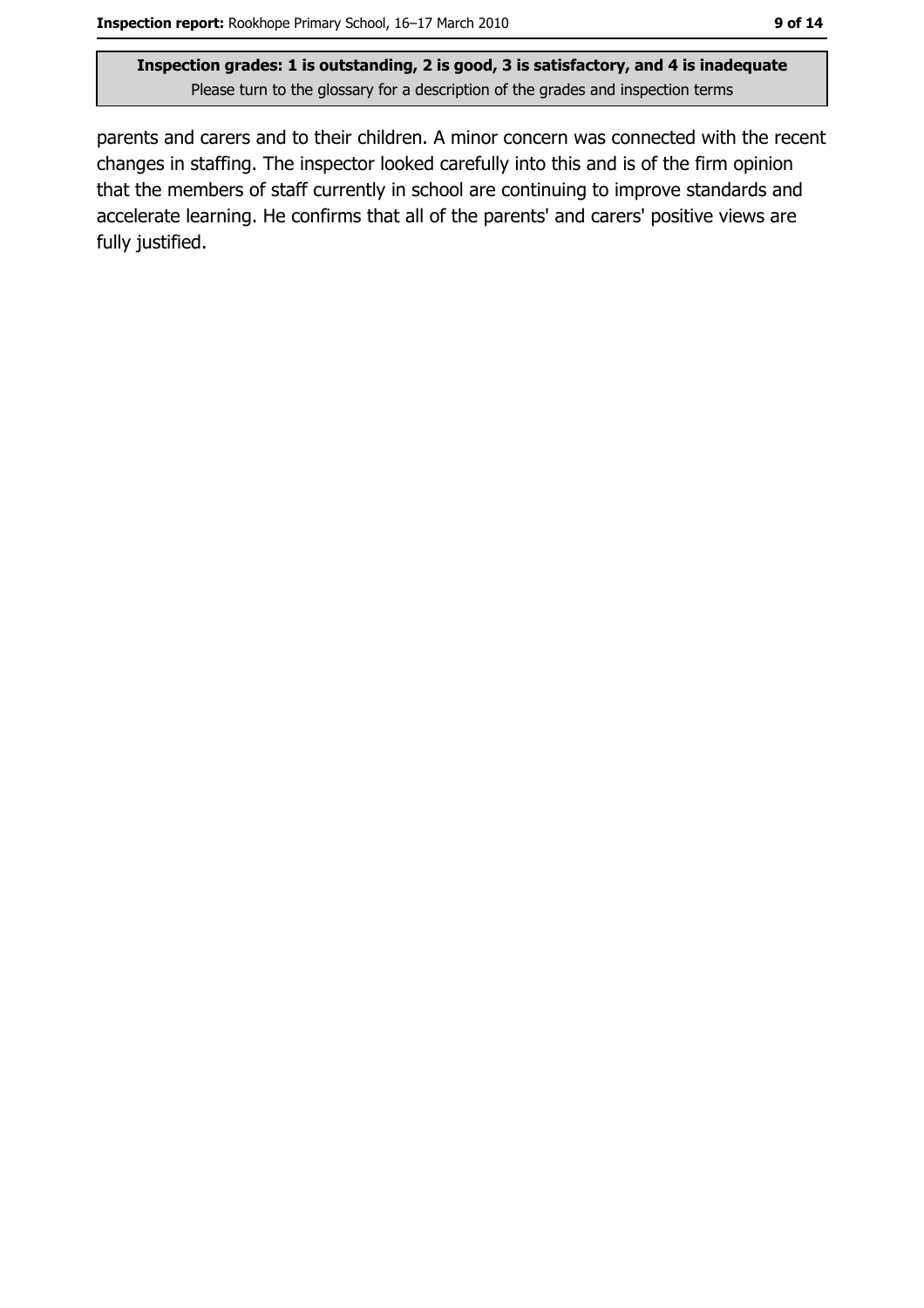#### Responses from parents and carers to Ofsted's questionnaire

Ofsted invited all the registered parents and carers of pupils registered at Rookhope Primary School to complete a questionnaire about their views of the school.

In the questionnaire, parents and carers were asked to record how strongly they agreed with 13 statements about the school.

The inspector received 17 completed questionnaires by the end of the on-site inspection. In total, there are 20 pupils registered at the school.

| <b>Statements</b>                                                                                                                                                                                                                                       | <b>Strongly</b><br><b>Agree</b> |               | <b>Agree</b>   |               | <b>Disagree</b> |               | <b>Strongly</b><br>disagree |               |
|---------------------------------------------------------------------------------------------------------------------------------------------------------------------------------------------------------------------------------------------------------|---------------------------------|---------------|----------------|---------------|-----------------|---------------|-----------------------------|---------------|
|                                                                                                                                                                                                                                                         | <b>Total</b>                    | $\frac{0}{0}$ | <b>Total</b>   | $\frac{0}{0}$ | <b>Total</b>    | $\frac{0}{0}$ | <b>Total</b>                | $\frac{1}{2}$ |
| My child enjoys school                                                                                                                                                                                                                                  | 16                              | 94            | $\mathbf{1}$   | 6             | $\mathbf 0$     | 0             | $\mathbf{0}$                | 0             |
| The school keeps my child<br>safe                                                                                                                                                                                                                       | 13                              | 76            | 4              | 24            | $\mathbf 0$     | 0             | 0                           | $\mathbf 0$   |
| The school informs me<br>about my child's progress                                                                                                                                                                                                      | 10                              | 59            | 6              | 35            | $\mathbf 0$     | 0             | 0                           | 0             |
| My child is making enough<br>progress at this school                                                                                                                                                                                                    | 11                              | 65            | 6              | 35            | $\mathbf 0$     | 0             | $\mathbf 0$                 | 0             |
| The teaching is good at this<br>school                                                                                                                                                                                                                  | 12                              | 71            | 5              | 29            | 0               | 0             | $\Omega$                    | 0             |
| The school helps me to<br>support my child's learning                                                                                                                                                                                                   | 13                              | 76            | $\overline{4}$ | 24            | $\mathbf 0$     | 0             | 0                           | $\mathbf 0$   |
| The school helps my child to<br>have a healthy lifestyle                                                                                                                                                                                                | 14                              | 82            | 3              | 18            | $\mathbf 0$     | 0             | 0                           | $\mathbf 0$   |
| The school makes sure that<br>my child is well prepared for<br>the future (for example<br>changing year group,<br>changing school, and for<br>children who are finishing<br>school, entering further or<br>higher education, or<br>entering employment) | 10                              | 59            | 5              | 29            | $\mathbf{1}$    | 6             | $\mathbf 0$                 | $\mathbf 0$   |
| The school meets my child's<br>particular needs                                                                                                                                                                                                         | 11                              | 65            | 6              | 35            | $\mathbf 0$     | 0             | $\Omega$                    | $\mathbf 0$   |
| The school deals effectively<br>with unacceptable behaviour                                                                                                                                                                                             | 9                               | 53            | 8              | 47            | $\mathbf 0$     | $\mathbf 0$   | 0                           | $\mathbf 0$   |
| The school takes account of<br>my suggestions and<br>concerns                                                                                                                                                                                           | 8                               | 47            | 9              | 53            | $\mathbf 0$     | 0             | 0                           | 0             |
| The school is led and<br>managed effectively                                                                                                                                                                                                            | 8                               | 47            | 8              | 47            | $\mathbf 0$     | 0             | $\mathbf 0$                 | $\mathbf 0$   |
| Overall, I am happy with my<br>child's experience at this<br>school                                                                                                                                                                                     | 11                              | 65            | 6              | 35            | $\mathbf 0$     | 0             | $\mathbf 0$                 | 0             |

The table above summarises the responses that parents and carers made to each statement. The percentages indicate the proportion of parents and carers giving that response out of the total number of completed questionnaires. Where one or more parents and carers chose not to answer a particular question, the percentages will not add up to 100%.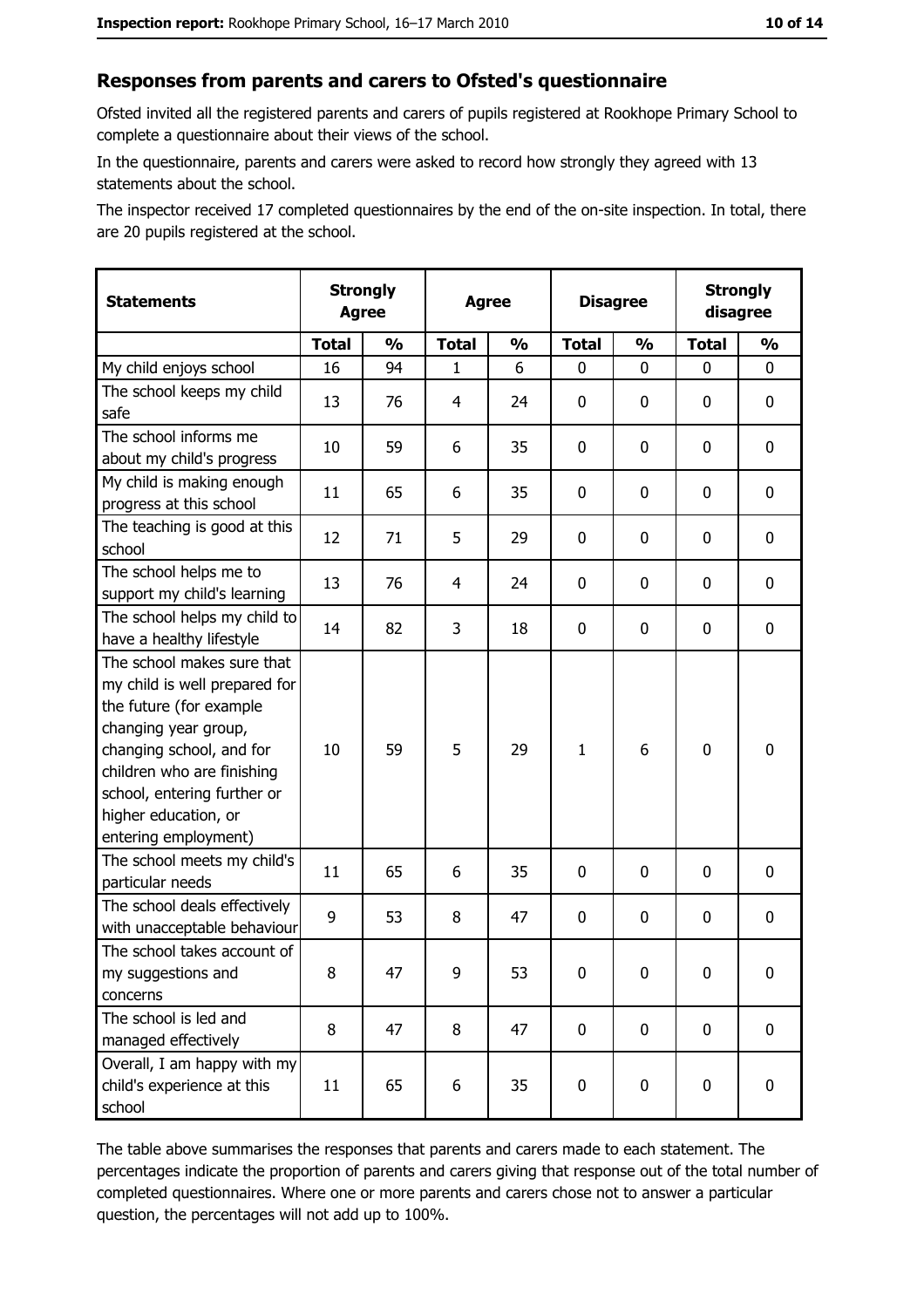## Glossary

| Grade   | <b>Judgement</b> | <b>Description</b>                                                                                                                                                                                                               |
|---------|------------------|----------------------------------------------------------------------------------------------------------------------------------------------------------------------------------------------------------------------------------|
| Grade 1 | Outstanding      | These features are highly effective. An oustanding<br>school provides exceptionally well for its pupils' needs.                                                                                                                  |
| Grade 2 | Good             | These are very positive features of a school. A school<br>that is good is serving its pupils well.                                                                                                                               |
| Grade 3 | Satisfactory     | These features are of reasonable quality. A satisfactory<br>school is providing adequately for its pupils.                                                                                                                       |
| Grade 4 | Inadequate       | These features are not of an acceptable standard. An<br>inadequate school needs to make significant<br>improvement in order to meet the needs of its pupils.<br>Ofsted inspectors will make further visits until it<br>improves. |

#### What inspection judgements mean

#### Overall effectiveness of schools inspected between September 2007 and July 2008

|                       | Overall effectiveness judgement (percentage of<br>schools) |      |                     |                   |
|-----------------------|------------------------------------------------------------|------|---------------------|-------------------|
| <b>Type of school</b> | <b>Outstanding</b>                                         | Good | <b>Satisfactory</b> | <b>Inadequate</b> |
| Nursery schools       | 39                                                         | 58   | 3                   | 0                 |
| Primary schools       | 13                                                         | 50   | 33                  | 4                 |
| Secondary schools     | 17                                                         | 40   | 34                  | 9                 |
| Sixth forms           | 18                                                         | 43   | 37                  | $\overline{2}$    |
| Special schools       | 26                                                         | 54   | 18                  | $\overline{2}$    |
| Pupil referral units  | 7                                                          | 55   | 30                  | 7                 |
| All schools           | 15                                                         | 49   | 32                  | 5                 |

New school inspection arrangements were introduced on 1 September 2009. This means that inspectors now make some additional judgements that were not made previously.

The data in the table above were reported in The Annual Report of Her Majesty's Chief Inspector of Education, Children's Services and Skills 2007/08.

Percentages are rounded and do not always add exactly to 100. Secondary school figures include those that have sixth forms, and sixth form figures include only the data specifically for sixth form inspection judgements.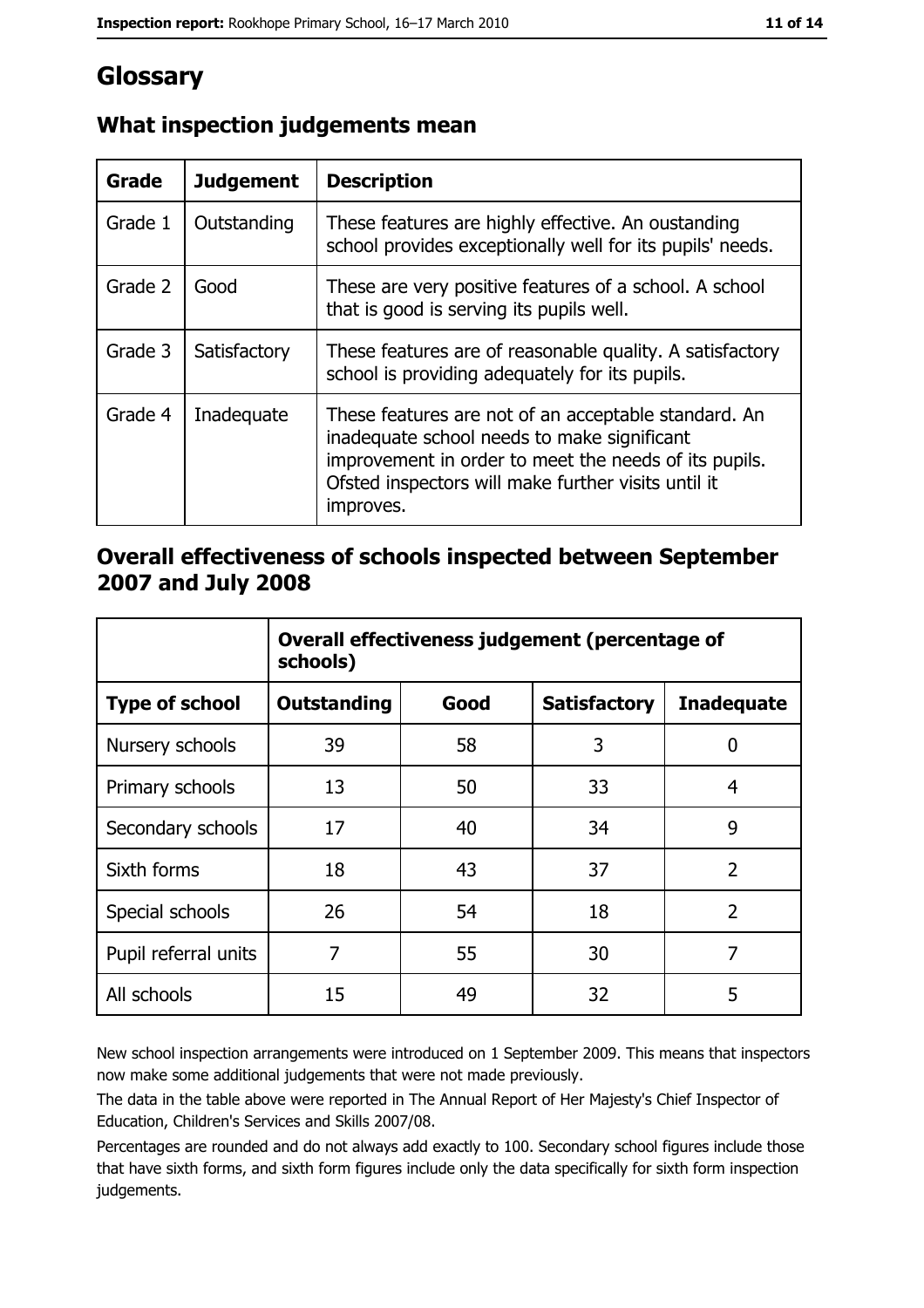# **Common terminology used by inspectors**

| Achievement:                  | the progress and success of a pupil in<br>their learning, development or training.                                                                                                                                                                                                                           |
|-------------------------------|--------------------------------------------------------------------------------------------------------------------------------------------------------------------------------------------------------------------------------------------------------------------------------------------------------------|
| Attainment:                   | the standard of the pupils' work shown by<br>test and examination results and in<br>lessons.                                                                                                                                                                                                                 |
| Capacity to improve:          | the proven ability of the school to<br>continue improving. Inspectors base this<br>judgement on what the school has<br>accomplished so far and on the quality of<br>its systems to maintain improvement.                                                                                                     |
| Leadership and management:    | the contribution of all the staff with<br>responsibilities, not just the headteacher,<br>to identifying priorities, directing and<br>motivating staff and running the school.                                                                                                                                |
| Learning:                     | how well pupils acquire knowledge,<br>develop their understanding, learn and<br>practise skills and are developing their<br>competence as learners.                                                                                                                                                          |
| <b>Overall effectiveness:</b> | inspectors form a judgement on a school's<br>overall effectiveness based on the findings<br>from their inspection of the school. The<br>following judgements, in particular,<br>influence what the overall effectiveness<br>judgement will be.                                                               |
|                               | The school's capacity for sustained<br>improvement.<br>Outcomes for individuals and groups<br>of pupils.<br>The quality of teaching.<br>The extent to which the curriculum<br>meets pupil's needs, including where<br>relevant, through partnerships.<br>The effectiveness of care, guidance<br>and support. |
| Progress:                     | the rate at which pupils are learning in<br>lessons and over longer periods of time. It<br>is often measured by comparing the<br>pupils' attainment at the end of a key<br>stage with their attainment when they<br>started.                                                                                 |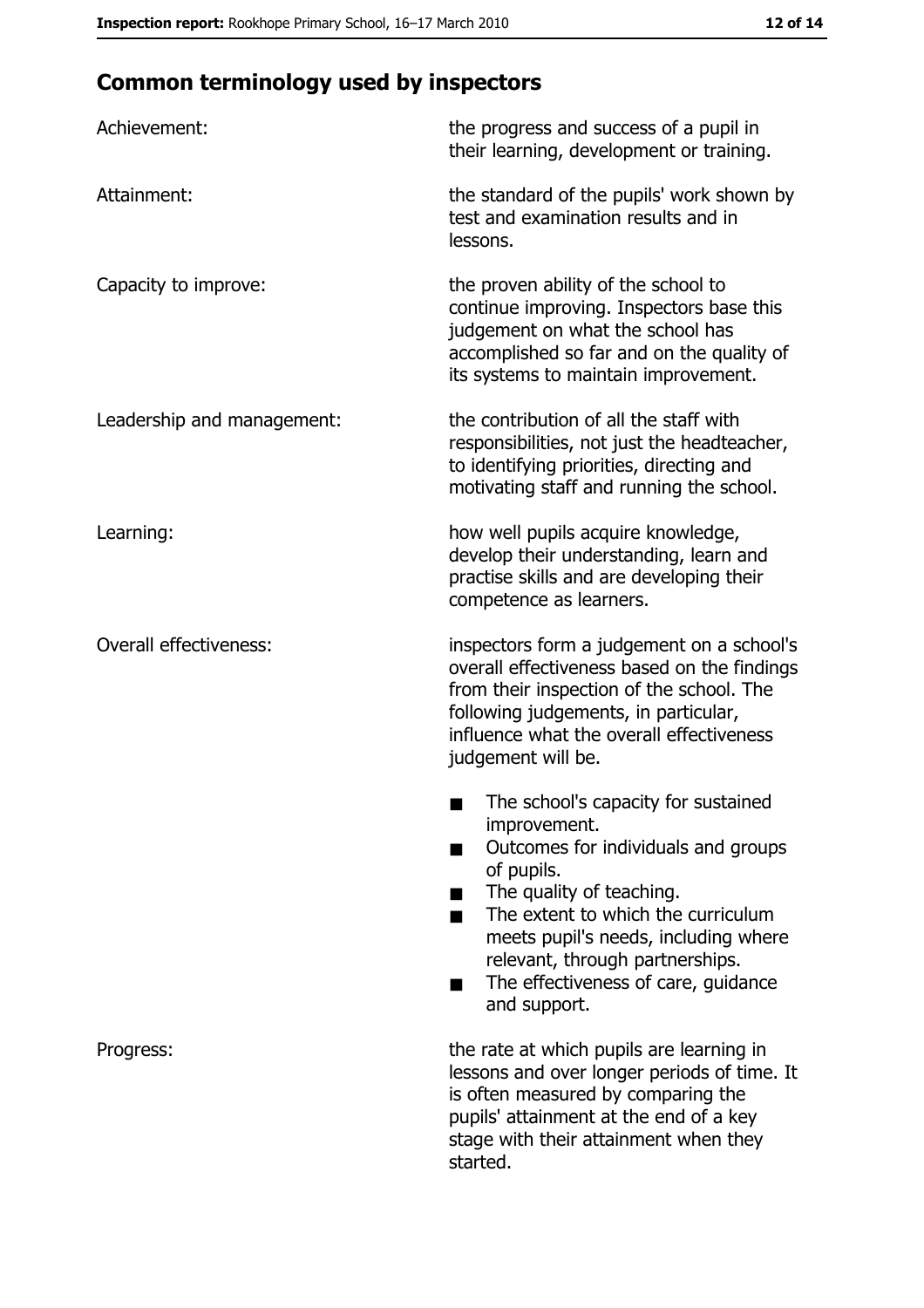This letter is provided for the school, parents and carers to share with their children. It describes Ofsted's main findings from the inspection of their school.



18 March 2010

**Dear Pupils** 

Inspection of Rookhope Primary School, Bishop Auckland, DL13 2DA

Thank you very much for the warm welcome you gave me when I came to inspect your school recently. A particular thank you goes to those of you who filled in questionnaires and those who talked to me about your school or what you were doing in class. I thoroughly enjoyed my visit and I am delighted to report that Rookhope Primary School provides you with an outstanding quality of education.

The school is well run. Even though there have been staff changes, they are not affecting your education. The school is providing you with good and often outstanding lessons which help you to make at least good progress in your learning. This is why your standards are above average throughout the school and rising quickly, particularly in your writing. I am glad to hear that you thoroughly enjoy school because teachers make lessons extremely interesting and all the adults who work with you are very kind and approachable. I would like to congratulate you on your excellent behaviour and the way that you cooperate in class. It is good to know that Year 6 pupils are well prepared for their next school and eager to join Year 7 in September.

I have asked your headteacher, the staff and governors to do two things to make your school even better. These are to:

- improve your mathematics skills in Years 5 and 6 so that they are as good as your writing
- make sure that children in Reception have more toys and equipment to work and  $\blacksquare$ play with in the outside area.

With very best wishes for the future

Yours sincerely

John Paddick

Lead inspector